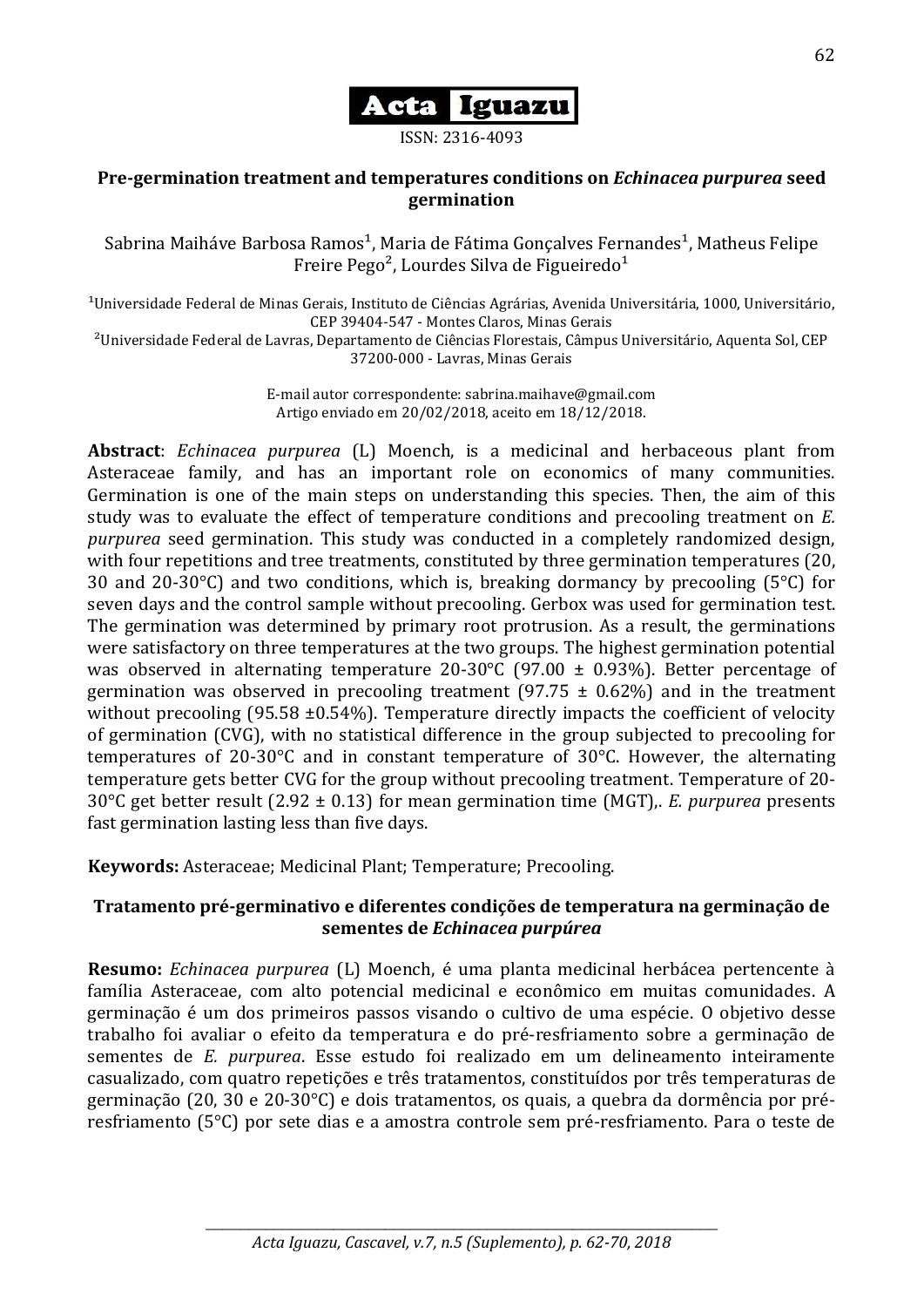#### RAMOS et al.

germinação foram usados caixas Gerbox. A germinação foi determinada pela protrusão da raiz primária. Como resultados, as germinações foram satisfatórias para as três temperaturas nos dois grupos. O maior potencial de germinação foi observado na temperatura alternada de 20- 30°C (97.00 ± 0.93%). Melhores percentuais de germinação foram observados no tratamento de pré-resfriamento (97.75 ± 0.62%) e no grupo sem pré-tratamento (95.58 ±0.54%). A temperatura diretamente impactou o índice de velocidade da germinação (CVG), com nenhuma diferença estatística no grupo submetido ao pré-resfriamento para a temperatura de 20-30°C e em temperatura constante de 30°C. No entanto, nos grupos sem tratamento de pré-germinação, a temperatura alternada obteve melhores resultados em CVG. Para o tempo médio de germinação (MGT), a temperatura de 20-30°C obteve melhores resultados (2.92 ± 0.13). *E. purpurea* apresenta germinação rápida em tempo médio menor que 5 dias.

**Palavras-chave:** Asteraceae; Plantas medicinais; Temperatura; Pré-resfriamento.

### **Introduction**

*Echinacea purpurea* (L) Moench is a species from Asteraceae family, native from Western United States prairies. This species has been used for many years with medicinal purpose, being one of the most widely herbal medicines used in many countries (BERGERON et al., 2002; DAS, 2009). There are nine species of *Echinacea* and the more commons are *Echinacea angustifolia, E. purpurea* e *E. palida* (THOMSEN et al., 2012; ROMERO e CASTELLA, 2012). Echinacea is an herbaceous plant that presents erect and robust stalk, and its height can reach up to one meter. Their leaves are elongated, slightly elliptical and have entire margins. The root coloration is grayish brown with some white spots (DAS, 2009). It is popularly well-known as cone flower or purpurea. Complete life cycle in twelve months at tropical conditions (LOAIZA et al., 2004). It is an excellent ornamental plant due to the beauty and durability of its flowering that happens from July to August.

Medicinal plants are used all around the world for many purposes, especially in Europe. However, a major problem faced on their utilization is the obtaining, which generally is performed by extractivism. This could bring to wrong identification and

several problems to the species (SARTI, 2008).

Thus, germination studies are very important on species perpetuation and one of the main topics on agricultural production. Germination process will happen when several conditions were favorable to the germination, growth and development of the plant (FERREIRA et al., 2001). Germination is determined by essential structures emergence, such as root system, shoot system and terminal buds, making possible embryo to transform in a normal plant.

Propagation depends on several factors such as seed quality. Each species requires different temperature, moisture and luminosity conditions, which lead to demand specific studies in order to express maximum productive potential (CARVALHO e NAKAGAWA, 2012). Environmental factors that more common affect germination processes are the intensity and quantity of light, temperature and alternations, gas concentration and water (FERREIRA et al., 2001). Temperature impacts on velocity reactions and water absorption is essential to germination process form the embryo (VELTEN e GARCIA, 2005). It is recommended pre-germination treatment of seeds with cooling to break dormancy for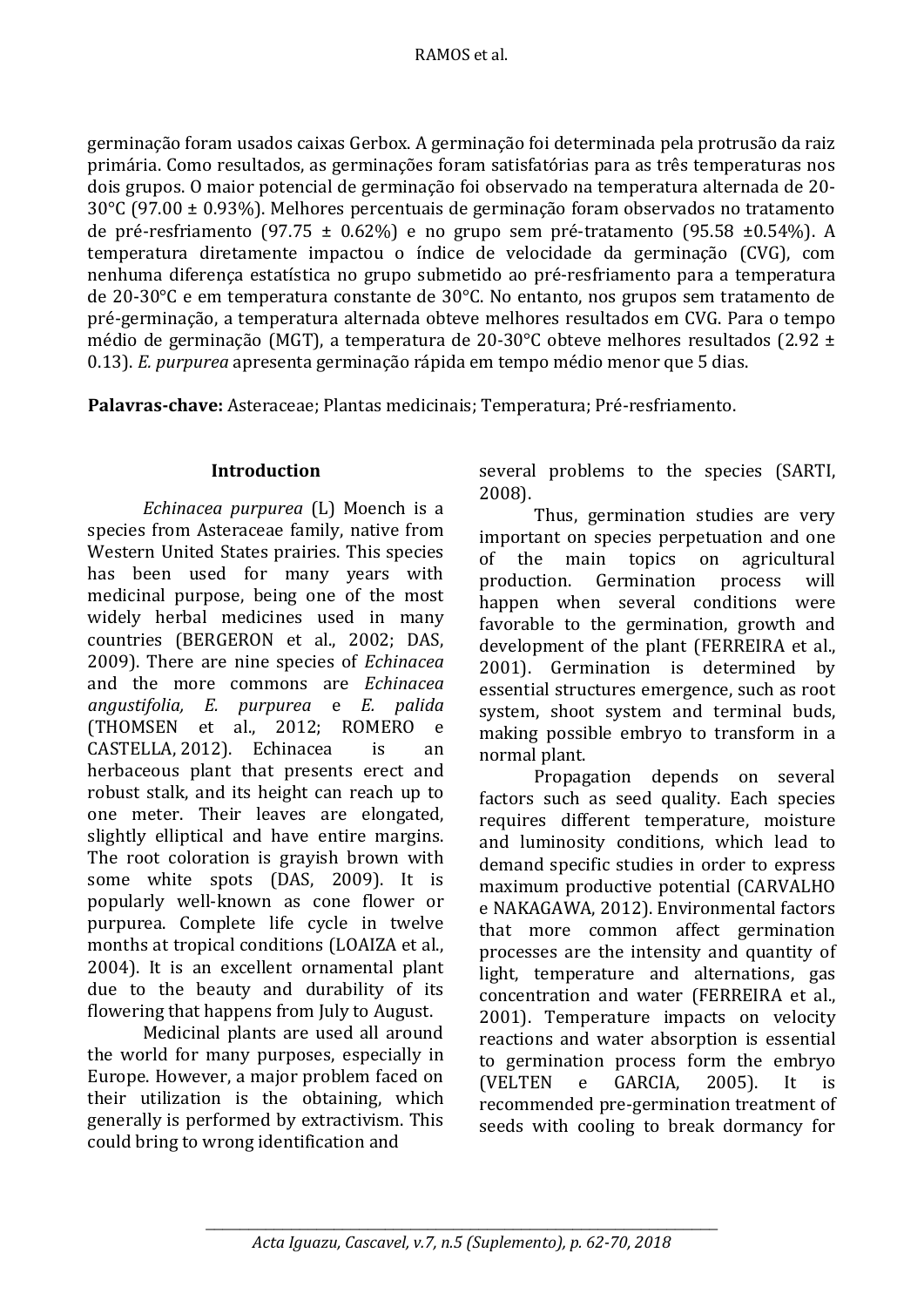some species of Asteraceae family, (MC DONOUGH, 1974; BRASIL, 2009).

Even with the advancement of technology in modern medicine, natural products are still used in large scale and play an important role on global health. However, the difficulty of multiplication can influence the use of some species; therefore, it is essential many agronomic studies, especially on seed germination. Seed germination studies have been performed often for many years, yet it is necessary specific studies of some important species like *Echinacea purpurea* to the determination of ideal conditions for germination and factors that affect the germination

Therefore, the aim of this study was to evaluate the effect of temperature and precooling treatment on seed germination of *E. purpurea*, contributing to the understanding of this important medicinal plant.

# **Material and methods**

This research was conducted at Plant Physiology and Systematic Botanic laboratory of Agricultural Sciences Institute from Federal University of Minas Gerais. The inflorescences, used as experimental material, were collected with physiological maturity established. Seeds from twenty inflorescences were extracted, and were processed to remove floral debris and other plant parts. By visual selection, seeds with best conditions to express full germination potential were selected. The seeds were previously disinfected with 1% hypochlorite for one minute, and then washed in sterile distilled water.

Freshly harvested seeds were used in order to obtain better results. Also, in this study was considered that the storage did not influence light requirements and temperatures during the germination process (FERREIRA et al., 2001).

Gerbox previously sterilized were used for germination test, with wet germination paper that was autoclaved. The volume of sterile distilled water was equivalent to 2.5 times the mass of dry germination paper. Fifty seeds over the germination paper were arranged in each Gerbox. The first group with 1200 seeds was subjected to the temperature of 5°C for seven days, in germination equipment (BOD), with a photoperiod of 12 hours to evaluate if seed had dormancy. The second groups, also with 1200 seeds, were prepared according previous methodology (without precooling treatment).

Treatments were arranged in three temperature systems, which are 20°C, 30°C and alternating temperature, 20-30°C, with a photoperiod of 12 hours, in germination equipment (BOD). Daily evaluations were performed, and observations were completely finished after 21 days.

Some germination parameters were calculated: Final germination percentage: G  $=$  (n / a) x 100, being n = number of germinated seeds a = total number of seeds; mean germination time:  $t = \sum (niti)/\sum ni$ , which ni = Number of germination seeds on the day and ti =Incubation time in days (Harrington, 1972); Coefficient of Velocity of Germination: CVG ( $N1/1 + N2/2 + N3/3 + ...$  $+$  Nn/n) which is N1, N2, N3,..., Nn are numbers not accumulated of germinations seed from first day until last day after experiment beginning (MAGUIRE, 1962).

Experiment was conducted on completely randomized design, with four repetitions to each treatment. General Linear Models (GLM) were constructed for data analysis, using statistical software (R DEVELOPMENT CORE TEAM, 2014). To analysis of seed germination percentage due to the different temperatures, treatment to break dormancy (seed cooling at 5°C for a week), and also the interactions between explanatory, were used the error quasibinomial distribution. To analyze of CVG and mean germination time, the same explanatory variables were fitted models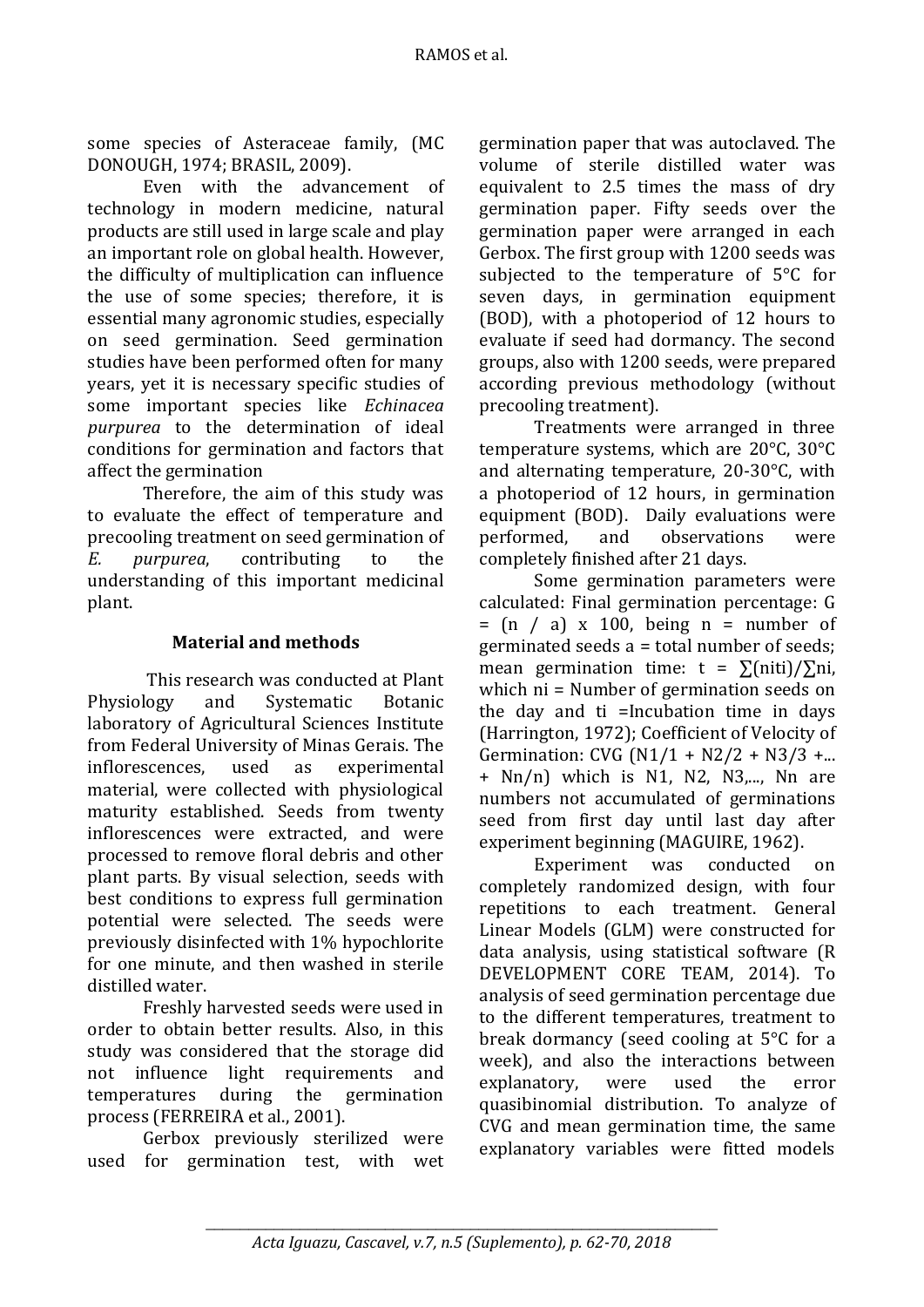with Gaussian error distribution. Contrast analysis with support of car pack was done for comparing the means of the explanatory variables with more than two levels. Significant amounts of p lower than 0.05 were considered.

Coefficient of velocity of germination and mean germination time was calculated in the end of experiments. Data obtained by germination test were statically analyzed in R® software.

## **Results and discussion**

Germination process occurred in all treatments. The germination percentage is shown in Table 1 for the evaluated variables. Both germinated seeds percentage and the CVG were influenced by precooling treatment (Table 1), which higher germination percentages were observed in precooling treatment  $(97.75 \pm 0.62 \%)$  and in without precooling treatment (95.58  $\pm$ 0.54%).

The germination of the seed presents satisfactory performance in the three temperatures on the two groups. The highest germinated potential was observed on alternating temperature 20-30°C (97.00 ± 0.93%). Germination percentage was also positively affected by precooling treatment (Table 1).

Temperature variation can benefit the seeds germination of several species of the Asteraceae family*.* There are reports that seeds from others medicinal species of this family have better germinations at 20°C, which allows settle after the winter and have strong permanent on site (FERREIRA et al., 2001). Many species express highest germination potential when are subjected to daily alternating temperature, which can be related to seed dormancy, although alternating temperatures can accelerate the germination of non-dormant seeds (Kissmann et al., 2008). Velten and Garcia (2005) observed that this temperature

range promote germination from others species of Asteraceae family, such as *Eremanthus glomerulatus* e *E. Elaeagnus*. *Stenachaenium campestre* also presents higher germinability to this temperature range.

Germination percentage of this seeds tends to be higher when temperature conditions are similar to the same temperatures. This can correspond to the period of the year where environmental conditions are favorable to emergence and establishment of the seedling (VELTEN e GARCIA, 2005). Thus, the optimum temperature range for seed germination is affected by physiologic adaptability of species in cultivation or origin place. Therefore, optimum temperature range has strong relation with climate and biome.

Considering the high germination percentage of the precooling treatment, an association with the climatic temperature conditions of plant origin place can be performed. According to Tang et al. (2008) *Chenopodium album* seeds subjected to low temperatures present germination capacity due the synthesis of gibberellin, since, gibberellin biosynthesis is regulated by light and cold temperatures.

Plants from *Asteraceae* family frequently present seed with physiologic dormancy as germination process impediment. There are performances of some hormones ruling seed germination process. Abscisic acid can affect dormancy and gibberellin can stimulate and complete germination. Also, ethylene can act on breaking seed dormancy. Besides, precooling treatment can also promote breaking seed dormancy (WOOD et al., 2013). During precooling treatment, the induction of ethylene hormone release can be occurred, but necessary levels of ethylene for breaking dormancy are very high. Nonetheless, ethylene can reduce abscisic acid effect and improve gibberellin performance.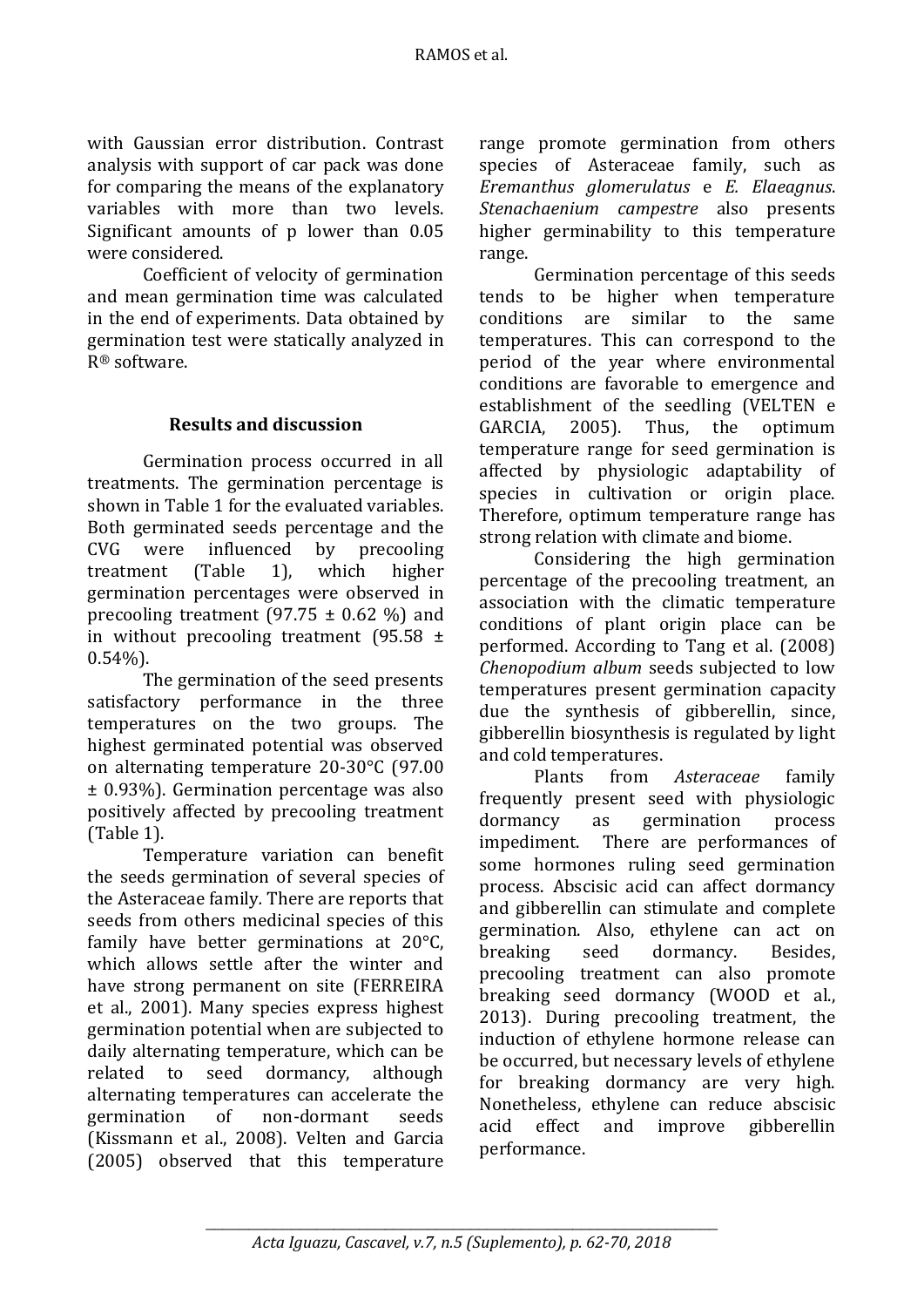CVG was affected by temperatures. The alternating temperature 20-30°C and constant temperature of 30°C do not differ statistically and present higher amounts of CVG 28.92±1.10 e 27.83±2.17, respectively, in the group subjected to precooling treatment (Figure 1). TO second group, not subjected to this treatment, the temperature that presented higher CVG was alternating temperature 20-30°C (21.12±0.91). The smaller CVG occurred on temperature of 20°C both to the group subjected to precooling treatment (16.93±0.78) and without this treatment (13.01±0.35) (Figure 1). Temperatures of 20°C, with precooling treatment, and 30°C without precooling treatment do not differ statically in relation to CVG (Figure 1).

**Table 1.** Results from statically analyses using General Linear Models (GLM), between germination seed percentage, CVG e MGT (response variables) and different temperatures on presence and absence on pre-germination treatment (explanatory variables).

| <b>Response</b><br>variables      | <b>Explanatory</b><br>variables | DF             | F       | <i>p</i> -value         |
|-----------------------------------|---------------------------------|----------------|---------|-------------------------|
| Germination<br>seed<br>percentage | Temperature                     | $\overline{2}$ | 0,2256  | 0,79899                 |
|                                   | Precooling                      | $\mathbf{1}$   | 5,5968  | 0,02246                 |
| <b>CVG</b>                        | Temperature                     | 2              | 40,7567 | $1.453 \times 10^{-10}$ |
|                                   | Precooling                      | 1              | 68,1705 | 2,460 x 10-10           |
|                                   | Temp:<br>Precooling             | 2              | 5,4043  | 0,008155                |
| <b>MGT</b>                        | Temperature                     | $\overline{2}$ | 19,531  | 8,494 x 10-7            |
|                                   | Precooling                      | 1              | 19,691  | $6,023 \times 10^{-5}$  |

DF: degrees of freedom, CVG: coefficient of velocity of germination, TMG: mean germination time.

The presence or absences of light and different temperatures are environmental factors that most commonly impact germination. These, together with water, especially in soil microsites, regulate germination (FERREIRA et al., 2001). It was obtained higher germinability and fewer MGT  $(3.19 \pm 0.16)$  with variations in temperature (20-30°C). Some seeds react to the temperature alternate, because have enzymatic mechanisms which act all different climate and temperature conditions. This may be related to ecological adaptations of the species to the environment (OLIVEIRA et al., 2011).

Temperature has huge influence on seed germination, since this parameter is considered regulatory of germination speed. Optimum temperature range provides higher germination percentage, while extreme temperature (below or above optimum) can cause germination loses or even embryo death (CARVALHO e NAKAGAWA, 2000). Temperatures Bellow optimum temperature range can cause reduction of enzymes linked to respiration and cellular metabolism (TAIZ and ZEIGER, 2009).

Optimum germination temperature occurred when germination takes place with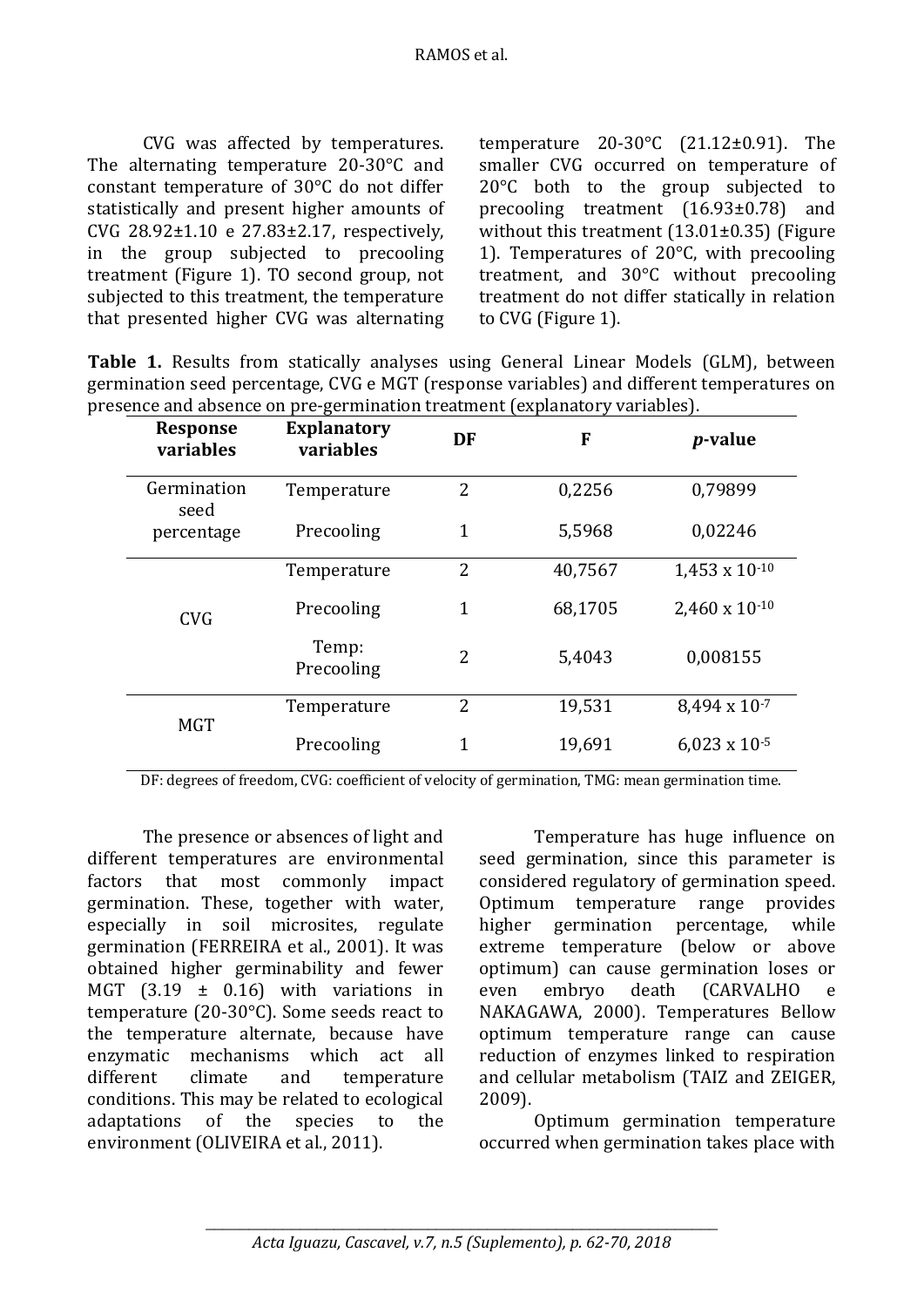high efficiency, that is, high germination percentage together with fast seed germination, shortening exposure time of

1

seeds to adverse conditions (SCREMIN-DIAS et al., 2006).



**Pre-germination treatment** 

**Figure 1.** Mean coefficient of velocity of germination ( $\pm$  standard error) due to different temperatures and presence/absence of pre-germination treatment.

Alternating temperature also promoted lower mean germination time  $(2.92 \pm 0.13)$ , and constant temperature of 20 $^{\circ}$ C got higher MGT (4.22  $\pm$  0.19). Seeds submitted to precooling present fewer mean germination time  $(3.20 \pm 0.17)$  and with treatment present higher MGT (Figure 2). Mean germination time can be used as evaluation index of the speed of occupation for some species (FERREIRA et al., 2001). When germination was fast, it is possible to the species establish in the environment

taking advantage of favorable conditions. However, rapid environmental change conditions can cause loss of all germinated seedlings and even loss of individuals. According to Ferreira et al. (2001), about the mean germination time, seeds can be classified as fast (mean time <5 days); intermediate (mean time> 5 <10 days) and slow (mean time> 10 days). According to the results obtained in this study, *E. purpurea* seeds are fast (Figure 2).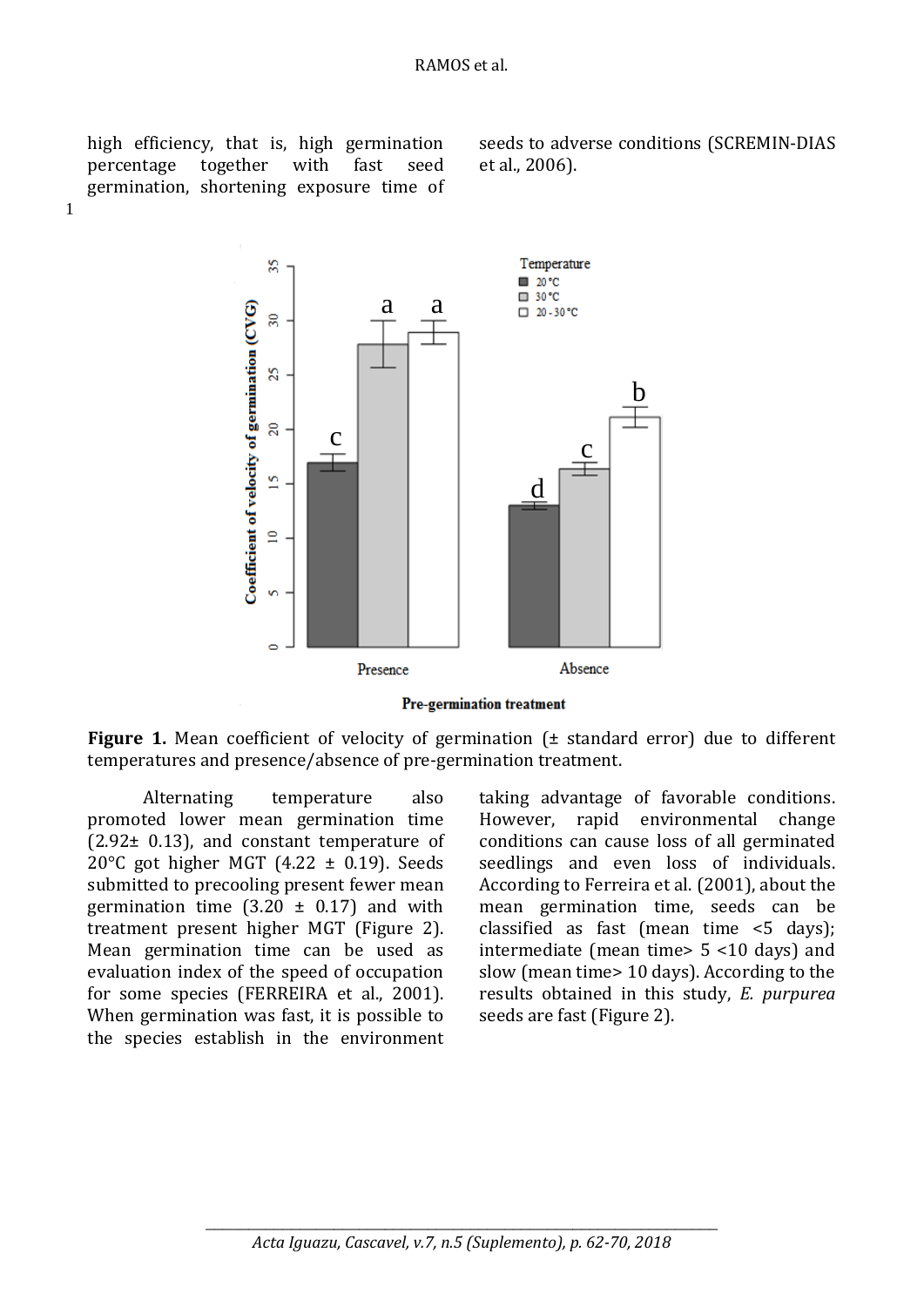

**Figure 2.** Mean germination time (mean  $\pm$  standard error) due to presence/absence of pregermination treatment.

Seeds that respond to alternating temperatures can maybe have enzymatic mechanisms that function in different climatic and temperature conditions. This response is probably related to the ecological adaptations of species to the environment (OLIVEIRA et al., 2011).

Results indicated that variables that more benefit CVG were precooling treatment interacting with temperatures. This treatment was crucial to high value of CVG. According to Bufalo et al. (2012) it is likely that this treatment altered hormonal balance between promoters and inhibitors on the germination process, increasing the limit temperature of Echinacea seed germination and suggesting that precooling at 5°C required a longer time to reduce the internal levels of germination inhibitors. Brasil (2009) reported that treatment benefited CVG due to breaking dormancy of Echinacea seeds.

#### **References**

BERGERON, C.; GAFNER, S.; BATCHA, L. L.; ANGERHOFER, C. K.; Stabilization of Caffeic Acid Derivatives in Echinacea purpurea (L). Glycerin Extract. **Journal of agricultural** 

#### **Conclusions**

Different temperatures and precooling treatment impacted seed germination.

Better temperature range for *E. purpureae* germination was alternating temperature 20-30°C. Temperature was crucial to CVG and to MGT and influence germination percentage. According to MGT, *E. purpurea* presents fast seeds. However, temperature does not impact on germination percentage.

Precooling treatment affected positively percentage of germinated seeds. Also, precooling treatment affected positively CVG especially at temperature range of 20-30 °C. Precooling treatment influenced positively MGT, especially at temperature range of 20-30 °C.

**and Food Chemistry**, v. 50, n. 14, p.3967−3970, 2002.

BRASIL. Ministério da Agricultura, Pecuária e Abastecimento. Regras para análise de sementes. **Secretaria Nacional de Defesa**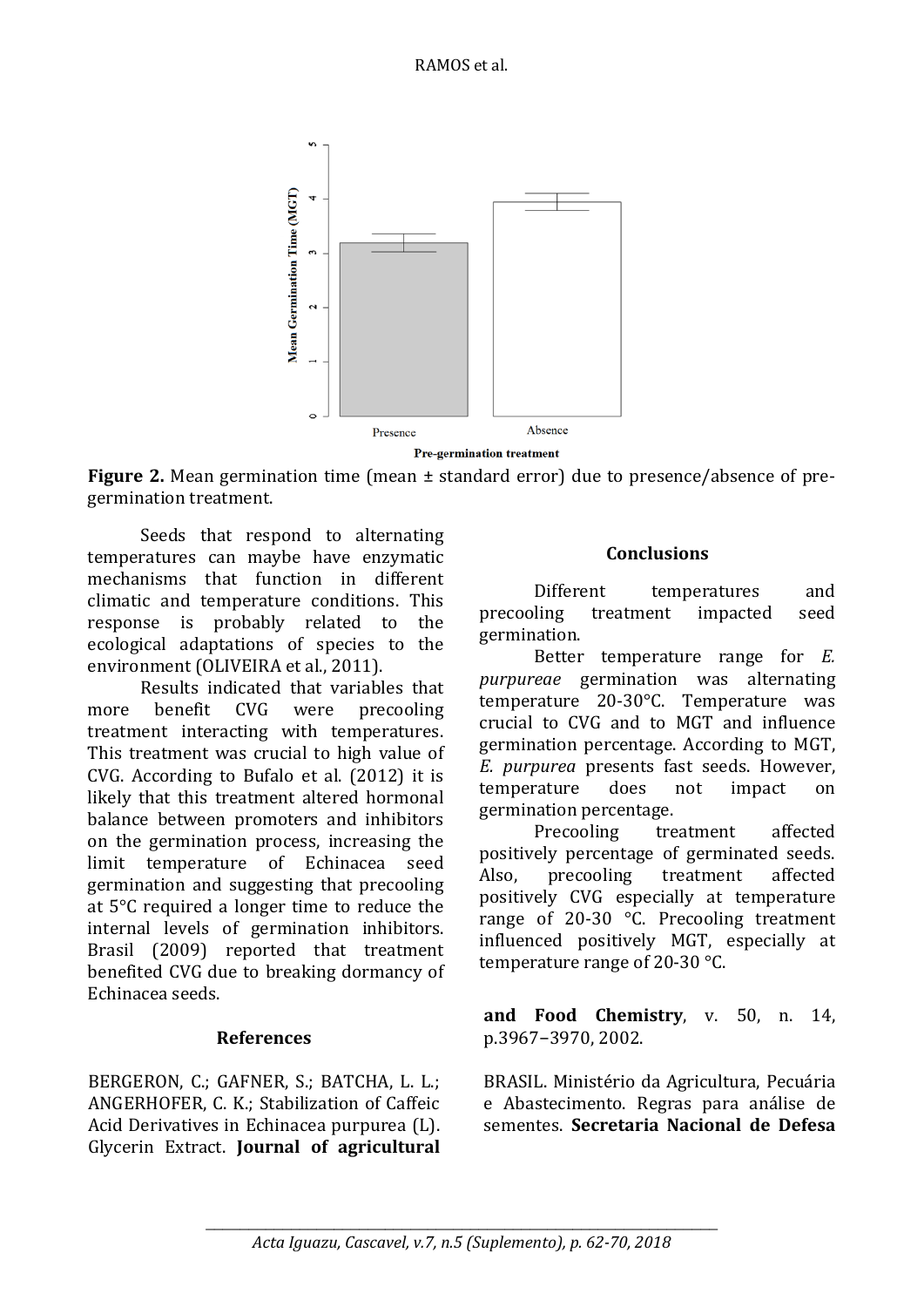**Agropecuária**. Brasília: MAPA/ACS, 2009. 395p.

BUFALO, J.; AMARO, A.C.E.; ARAÚJO, H.S.; CORSATO, J.M.; ONO, E.O.; FERREIRA, G.; RODRIGUES, J.D. Períodos de estratificação na germinação de sementes de alface (*Lactuca sativa* L.) sob diferentes condições de luz e temperatura. **Ciências Agrárias**, v. 33, n. 3, p. 31-940, 2012.

CARVALHO N.M; NAKAGAWA J. **Sementes: ciência, tecnologia e produção**. 4.ed. Jaboticabal: FUNEP. 588p. 2000.

DAS, K. Medicinal Plants for Snake Bite Treatment - Future Focus. **Ethnobotanical Leaflets**, v. 13, p. 508-21, 2009.

FERREIRA, A.G.; CASSOL, B; ROSA, S.G.T.; SILVEIRA T.S; STIVAL, A.L.; SILVA, A.A. Germinação de sementes de Asteraceae nativas no Rio Grande do Sul, Brasil. **Acta Botanica Brasilica,** v. 15, n. 2, p.231-242, 2001.

HARRINGTON, J.F. **Seed storage and longevity**. In: Kozlowski, T.T. (Ed.). Seed biology. New York: Academic Press, 1972. Cap.3, p. 145-245.

KISSMANN, C.; SCALON, S.P.Q.; SCALON FILHO, H.S.; RIBEIRO, N. Tratamentos para quebra de dormência, temperaturas e substratos na germinação de *Adenanthera pavonina* L. **Ciência e Agrotecnologia**, v. 32, n. 2, p.668-674, 2008.

LOAIZA, J.; VALVERDE, R.; RODRÍGUEZ, G.; MOLINA, J. Análisis cuantitativos de los principales constituyentes químicos de raíces de *Echinacea purpurea* y *E. angustifólia* producidas en Costa Rica. **Agronomía Costarricense**, v. 28, n. 2, p.53- 59, 2004.

MAGUIRE, J.D. Speed of germination-aid in selection and evaluation of seedling

emergence and vigour. **Crop Science**, v. 2, n.1, p.176-177, 1962.

McDONOUGH, W.T. Effect of temperature pretreatment of achenes of *Senecio sevva* on germination during stratification. **Canadian Journal of Botany**, v. 52, p.1985-1987, 1974.

OLIVEIRA, A.K.M.; RIBEIRO, J.W.F.; PEREIRA, K.C.L.; SILVA, C.A.A. Germinação de sementes de *Aspidosperma tomentosum* Mart. (Apocynaceae) em diferentes temperaturas. **Revista Brasileira de Biociências**, v. 9, n. 3, p.392-397, 2011.

R DEVELOPMENT CORE TEAM, 2014. R: **A language and environment for statistical computing**. R Foundation for Statistical Computing, Vienna, Austria.

ROMERO, G.B.; CASTELLA, R.M.T. Actualización en fitoterapia y plantas medicinales. **Terapéutica en APS**, v. 19, n. 3, p.149-60, 2012.

SARTI, S.J. Fitoterápicos e fitoterapia. In: FERRO, D. (Org*.).* **Fitoterapia: conceitos clínicos.** 1.ed. São Paulo: Atheneu, 2008. cap. 2, p. 9-35.

CREMIN-DIAS, E.; KALIFE, C.; MENEGUCCI, Z.R.H.; SOUZA, P.R. Produção de mudas de espécies florestais nativas: manual. **Campo Grande: UFMS**, 2006.

TAIZ, L.; ZEIGER, E. **Fisiologia vegetal**. 4. ed. Porto Alegre: Artmed, 2009. 719 p.

TANG, D.S.; KO, Y.M.; HAMAYUN, M.; LEE, S.; JOO, G.J. KIM, K.U.; LEE, I.J. Role of nitric oxide donors and red light irradiation on seed germination and endogenous hormones of lambsquarter (*Chenopodium album L.*). **Journal of Crop Science and Biotechnology**, v. 11, n. 3, p.199-204, 2008.

THOMSEN, M.O.; FRETTÉ, X.C; CHRISTENSEN, K.B.; CHRISTENSEN, L.P.;